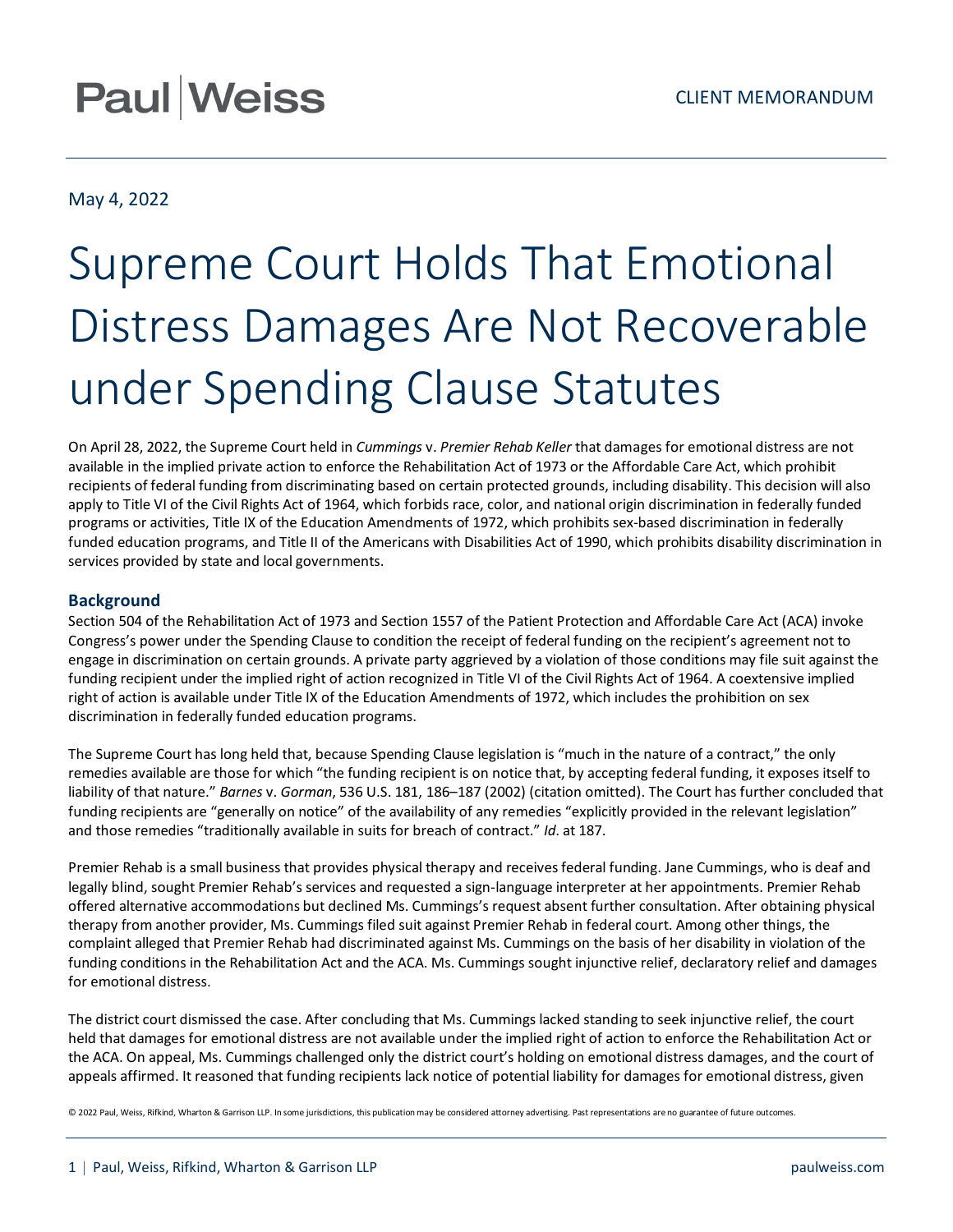the general common-law rule prohibiting that remedy for breach of contract. The court of appeals rejected Ms. Cummings's argument that the requisite notice was provided by contract law's recognition of a narrow exception for contracts involving personal matters, the breach of which would be particularly likely to result in serious emotional distress.

The Supreme Court granted review to determine whether damages for emotional distress are available in the implied right of action to enforce Section 504 of the Rehabilitation Act or Section 1557 of the ACA. Paul, Weiss represented Premier Rehab at the Supreme Court.

#### **The Supreme Court's Decision**

In an opinion written by Chief Justice Roberts, the Supreme Court held that damages for emotional distress are not available in an implied private action to enforce Spending Clause statutes that prohibit discrimination. The Court emphasized that those statutes are much in the nature of contracts because they depend on the consent of the federal funding recipient: in return for federal funds, the recipient agrees not to discriminate on the basis of certain enumerated grounds. But those statutory provisions do not expressly provide victims of discrimination a private right of action. Accordingly, to determine what remedies are available under the right of action that has been judicially implied and congressionally ratified, the Court asks a "simple" question: At the time a federal funding recipient decided to accept federal dollars, would it have been aware that it would face liability for emotional distress?

The Court answered that question in the negative. Applying *Barnes*, the Court held that a federal funding recipient may be considered "on notice" that it is subject not only to those remedies explicitly provided in the relevant legislation, but also to those remedies "traditionally available" in suits for breach of contract. In other words, a funding recipient is aware that it will be subject to "the usual contract remedies in private suits" for breaching its Spending Clause "contract" with the federal government. Relying on treatises, the Court held that, because it is "hornbook law" that emotional distress is "generally not compensable in contract," federal funding recipients cannot be treated as having consented to be subject to damages for emotional distress. The Court declined to focus narrowly on whether those remedies would be recoverable in suits for breaches of "the type of contractual commitments at issue" in any particular case. In fact, the Court noted, were that the proper frame of inquiry, *Barnes* would have come out the opposite way. In that case, the Court declined to recognize the availability of punitive damages, even though the case involved intentional discrimination that would have been subject to such damages based on an exception for breaching conduct that is also a tort for which punitive damages are available.

The Court also noted that permitting recovery for emotional distress damages would be contrary to how precedent has applied the "contract analogy" to Spending Clause statutes. For example, the Restatement of Contracts treats punitive damages and emotional distress damages similarly, deeming both unrecoverable for breaches of contract "unless" certain exceptions are met. But those exceptions do not expand liability, the Court reasoned, because the contract analogy can only operate as a "limitation on liability" compared to that which would exist under nonspending statutes. Moreover, the Court found no "consensus among American jurisdictions" on the applicability of the exceptions that permit recovery for emotional distress damages in certain categories of cases, such that funding recipients "lack the requisite notice."

Justice Kavanaugh, joined by Justice Gorsuch, concurred in the judgment. Rather than resorting to the contract analogy, Justice Kavanaugh would have ruled in Premier Rehab's favor based on the "background interpretative principle" that, with respect to existing implied causes of action, Congress should be the one to "expand" available remedies.

Justice Breyer, along with Justices Sotomayor and Kagan, dissented. According to the dissent, the contract analogy should focus on contracts analogous to the ones at issue in the particular case. Under that framework, emotional distress damages were traditionally available when the contract or the breach were of such a kind that serious emotional disturbance was a particularly likely result—such as personal contracts or breaches involving intentional discrimination.